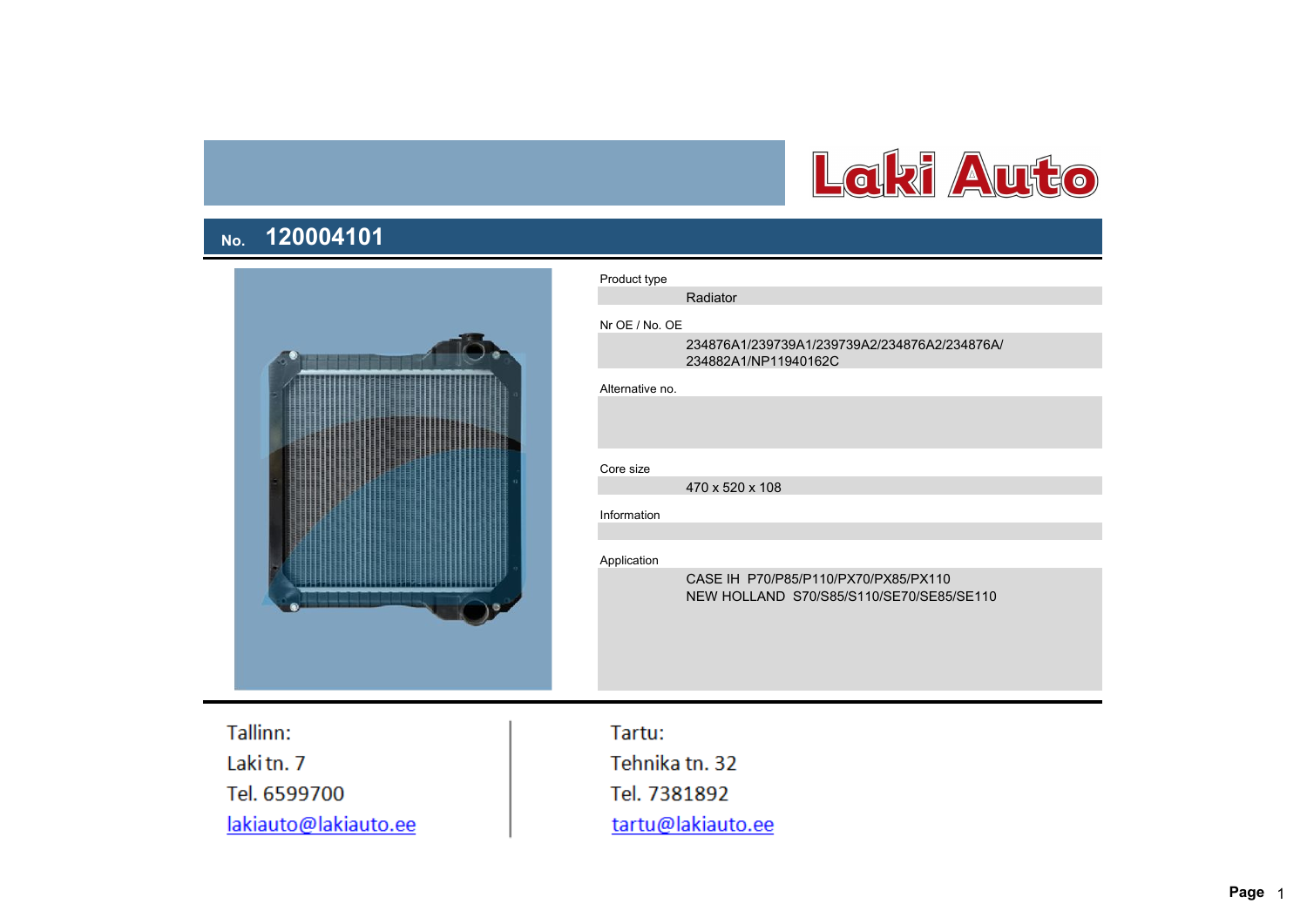

| Product type    |                                                                                  |
|-----------------|----------------------------------------------------------------------------------|
|                 | Radiator with out frame                                                          |
| Nr OE / No. OE  |                                                                                  |
|                 | 234876A1/239739A1/239739A2/234876A2/234876A/<br>234882A1/NP11940162C             |
| Alternative no. |                                                                                  |
|                 |                                                                                  |
| Core size       |                                                                                  |
|                 | 470 x 520 x 108                                                                  |
| Information     |                                                                                  |
|                 |                                                                                  |
| Application     |                                                                                  |
|                 | CASE IH P70/P85/P110/PX70/PX85/PX110<br>NEW HOLLAND S70/S85/S110/SE70/SE85/SE110 |

Tallinn: Lakitn. 7 Tel. 6599700 lakiauto@lakiauto.ee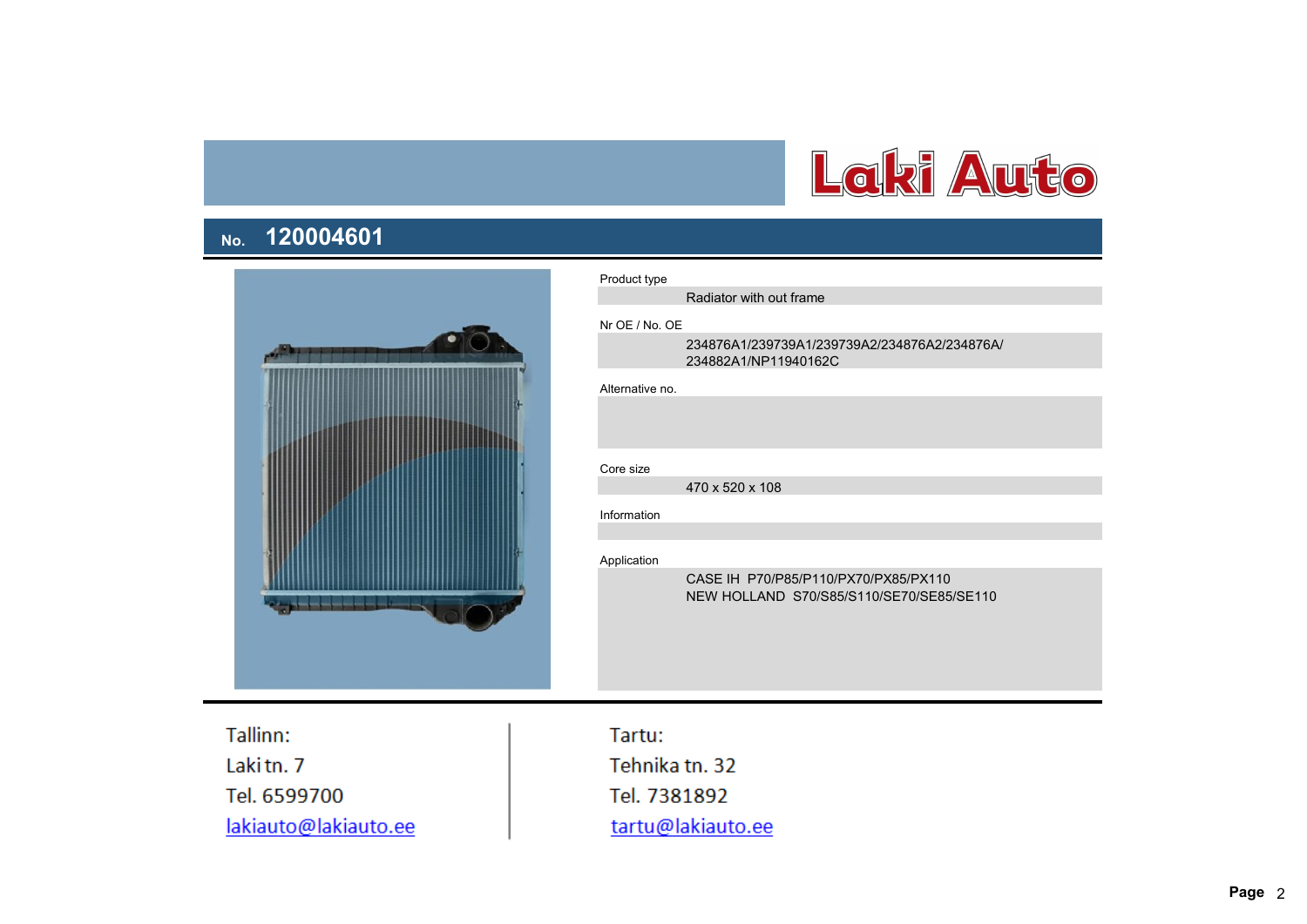



| Product type    |                                                         |
|-----------------|---------------------------------------------------------|
|                 | Radiator with out frame                                 |
| Nr OE / No. OE  |                                                         |
|                 | MN4221332290/MN42200078700P/MN42200070700P/<br>2485B276 |
| Alternative no. |                                                         |
|                 |                                                         |
|                 |                                                         |
|                 |                                                         |
| Core size       | 490 x 434 x 101                                         |
| Information     |                                                         |
|                 |                                                         |
| Application     |                                                         |
|                 | <b>CATERPILLAR</b><br><b>JCB</b><br><b>PERKINS</b>      |

Tallinn: Lakitn. 7 Tel. 6599700 lakiauto@lakiauto.ee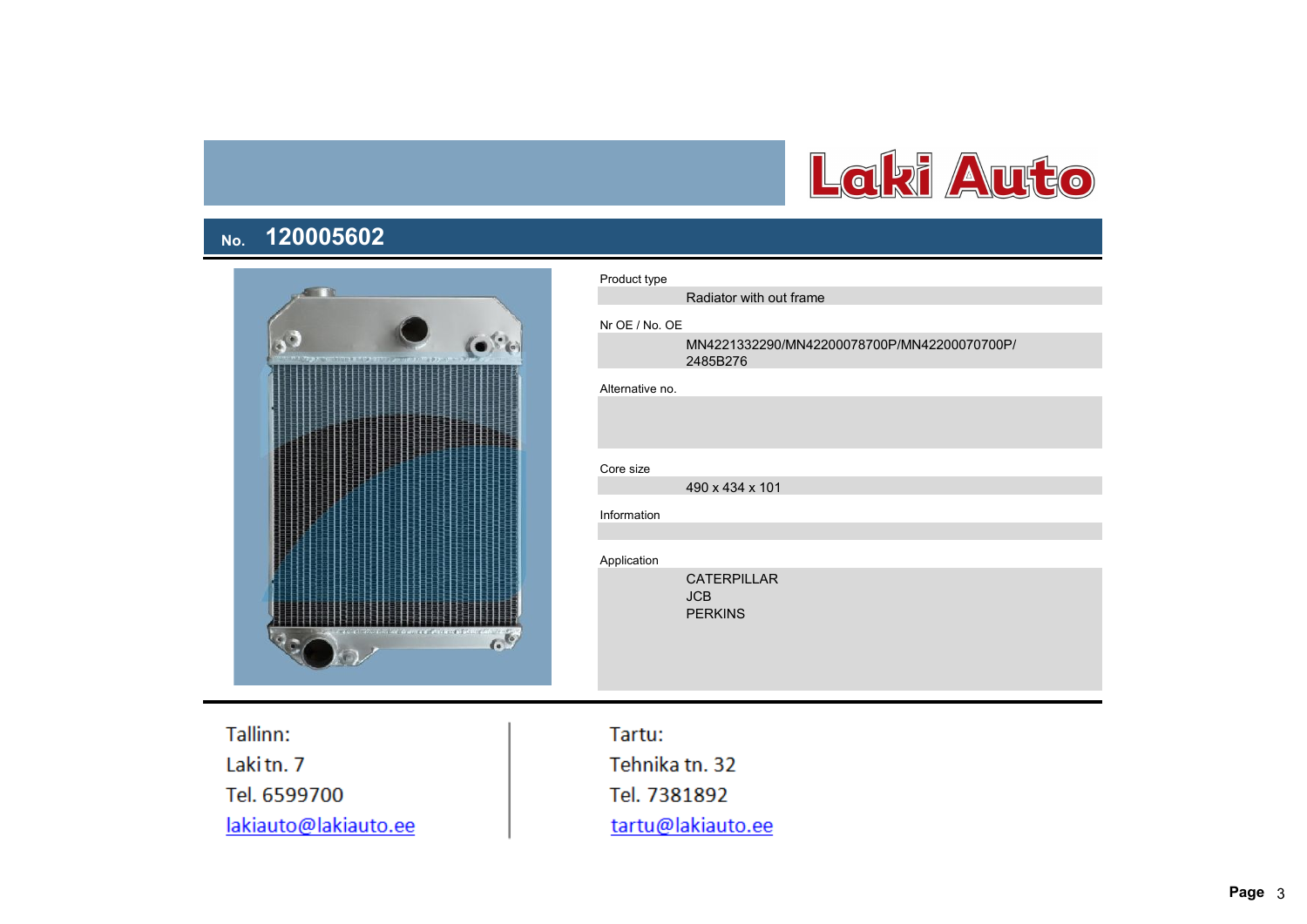



| Product type    |                     |
|-----------------|---------------------|
|                 | Radiator            |
| Nr OE / No. OE  |                     |
|                 | MN4221120583        |
| Alternative no. |                     |
|                 |                     |
| Core size       | 523 x 528 x 32      |
| Information     |                     |
|                 |                     |
| Application     |                     |
|                 | PERKINS 1100 SERIES |

Tallinn: Lakitn. 7 Tel. 6599700 lakiauto@lakiauto.ee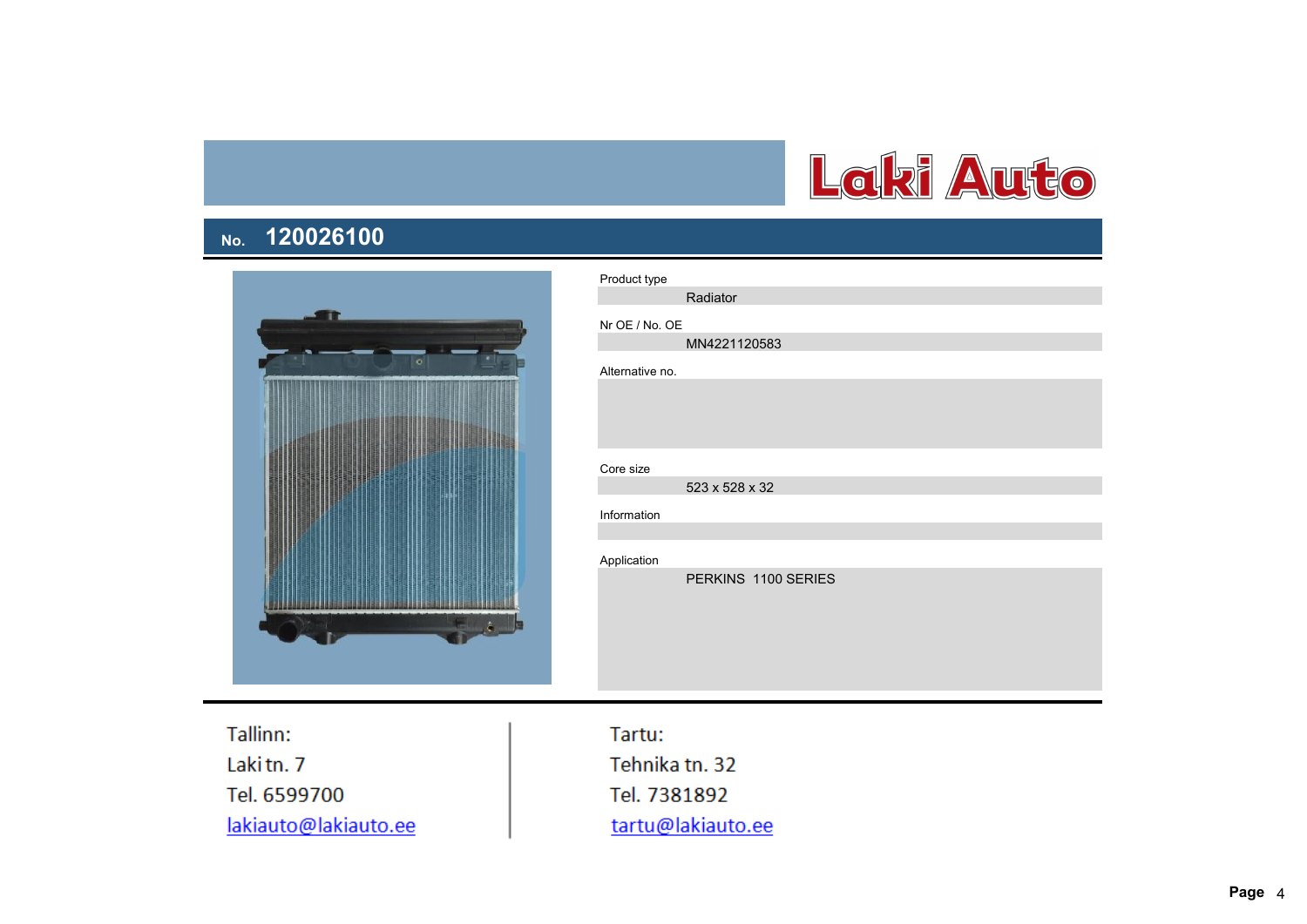



| Product type    |                                      |
|-----------------|--------------------------------------|
|                 | Radiator                             |
| Nr OE / No. OE  |                                      |
| Alternative no. |                                      |
|                 |                                      |
|                 |                                      |
|                 |                                      |
|                 |                                      |
|                 |                                      |
| Core size       |                                      |
|                 | 700 x 558 x 54                       |
| Information     |                                      |
|                 |                                      |
|                 |                                      |
| Application     |                                      |
|                 | <b>CATERPILLAR</b><br><b>PERKINS</b> |
|                 |                                      |
|                 |                                      |
|                 |                                      |

Tallinn: Lakitn. 7 Tel. 6599700 lakiauto@lakiauto.ee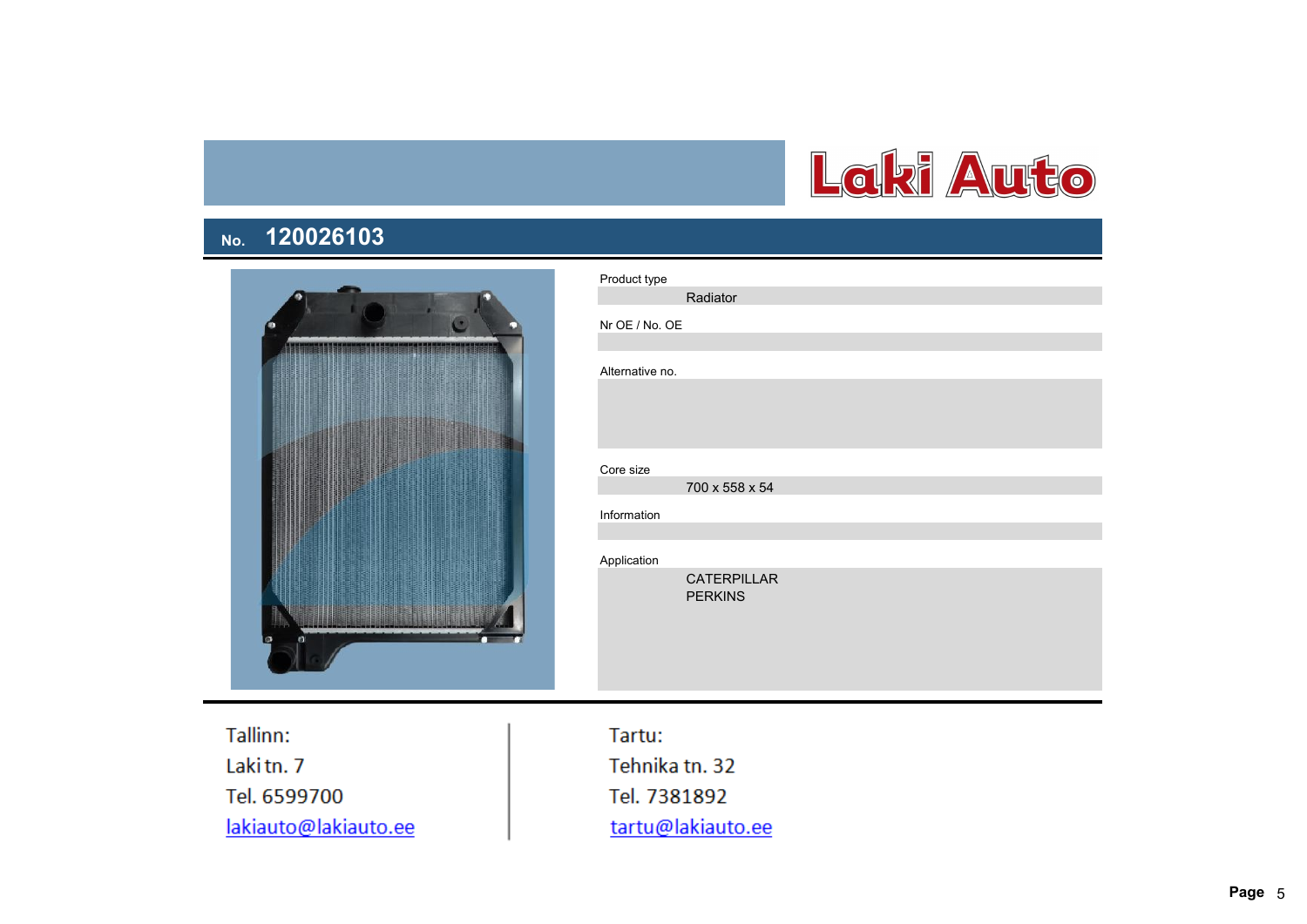



| Product type    |                |
|-----------------|----------------|
|                 | Radiator       |
| Nr OE / No. OE  |                |
|                 |                |
| Alternative no. |                |
|                 |                |
|                 |                |
|                 |                |
| Core size       |                |
|                 | 500 x 538 x 48 |
| Information     |                |
|                 |                |
| Application     |                |
|                 | <b>PERKINS</b> |
|                 |                |
|                 |                |
|                 |                |
|                 |                |
|                 |                |

Tallinn: Lakitn. 7 Tel. 6599700 lakiauto@lakiauto.ee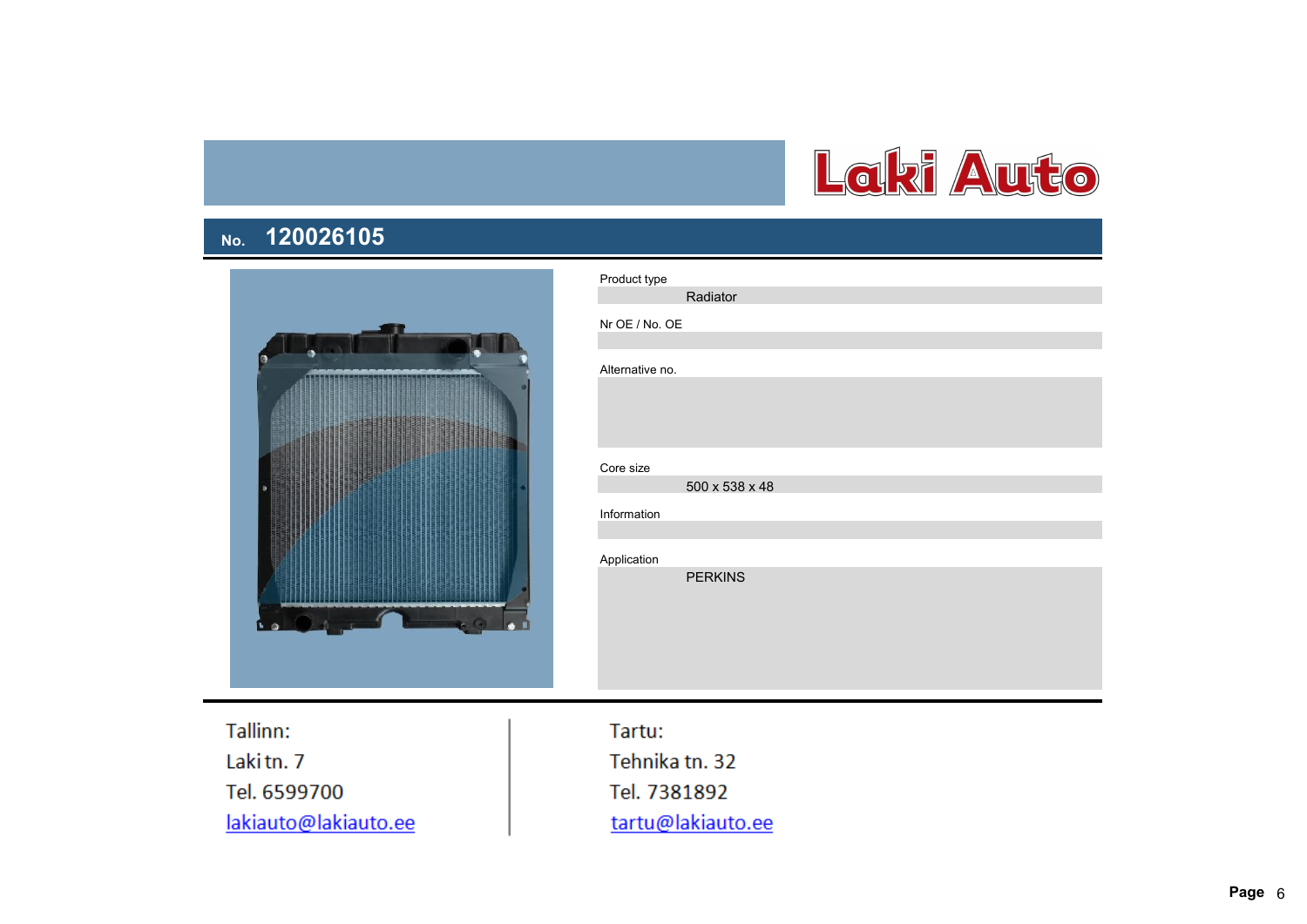



| Product type    |                              |
|-----------------|------------------------------|
|                 | Radiator                     |
| Nr OE / No. OE  |                              |
|                 | MN42200034310P/MN4220003410D |
| Alternative no. |                              |
|                 |                              |
|                 |                              |
|                 |                              |
| Core size       |                              |
|                 | 500 x 338 x 32               |
| Information     |                              |
|                 |                              |
| Application     |                              |
|                 | <b>CATERPILLAR</b>           |
|                 | PERKINS 403D11G/TPN440       |
|                 |                              |
|                 |                              |
|                 |                              |

Tallinn: Lakitn. 7 Tel. 6599700 lakiauto@lakiauto.ee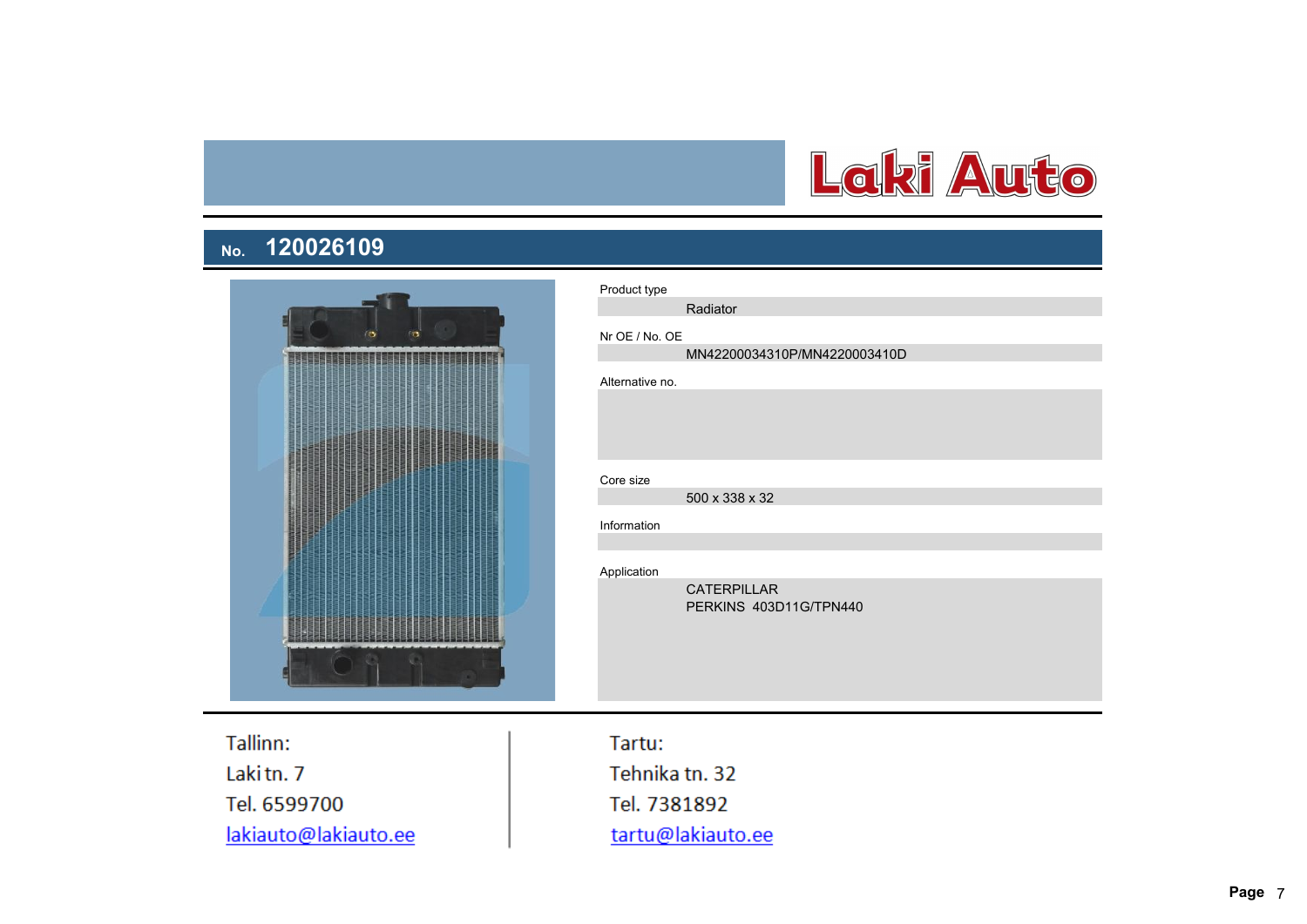



| Product type<br>Radiator<br>Nr OE / No. OE<br>MN42200034410P<br>Alternative no.<br>Core size<br>440 x 338 x 32<br>Information<br>Application<br><b>PERKINS</b> |
|----------------------------------------------------------------------------------------------------------------------------------------------------------------|
|                                                                                                                                                                |
|                                                                                                                                                                |
|                                                                                                                                                                |
|                                                                                                                                                                |
|                                                                                                                                                                |
|                                                                                                                                                                |
|                                                                                                                                                                |
|                                                                                                                                                                |
|                                                                                                                                                                |
|                                                                                                                                                                |
|                                                                                                                                                                |

Tallinn: Lakitn. 7 Tel. 6599700 lakiauto@lakiauto.ee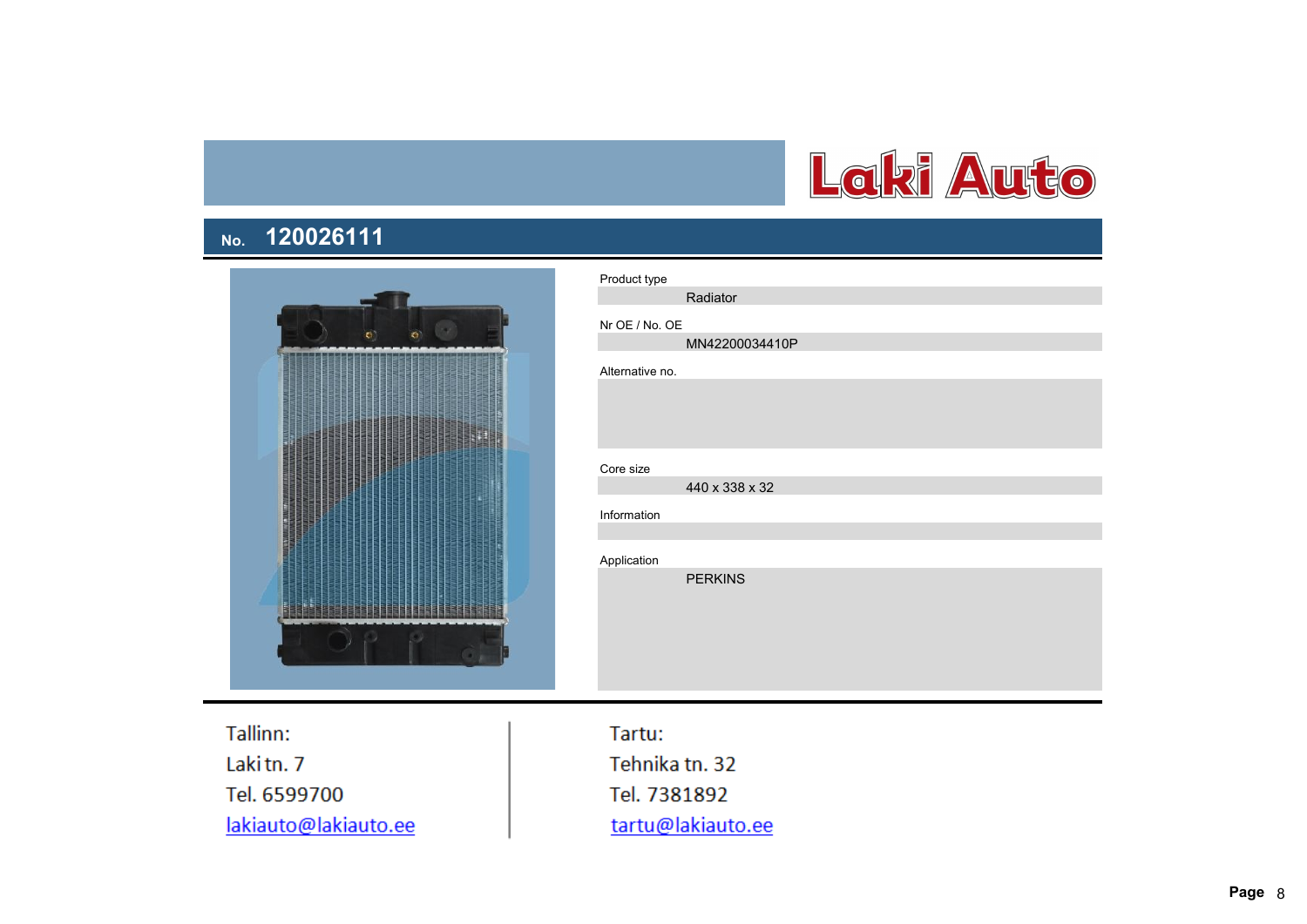

| n |                                                                                                                                                                                                                                                                                              |   |                                                                                      |
|---|----------------------------------------------------------------------------------------------------------------------------------------------------------------------------------------------------------------------------------------------------------------------------------------------|---|--------------------------------------------------------------------------------------|
|   | <b><i><u>Property States In the States In the States In the States In the States In the States In the States In the States In the States In the States In the States In the States In the States In the States In the States In the </u></i></b><br><b>The Company's Company's Company's</b> |   | <b>医皮肤病的 医皮肤病的 医皮肤病的 医皮肤病的 医皮肤病的 医皮肤病的 医皮肤病的 医皮肤病的 医皮肤病的 医皮肤病的 医皮肤病的 医皮肤病的 医皮肤病的</b> |
|   | <b>COMMUNISTICS</b>                                                                                                                                                                                                                                                                          |   |                                                                                      |
|   |                                                                                                                                                                                                                                                                                              |   |                                                                                      |
|   |                                                                                                                                                                                                                                                                                              |   | <b>START COMMUNISTICS</b>                                                            |
|   |                                                                                                                                                                                                                                                                                              | E |                                                                                      |
|   |                                                                                                                                                                                                                                                                                              |   |                                                                                      |

| Product type    |                |
|-----------------|----------------|
|                 | Radiator       |
| Nr OE / No. OE  |                |
|                 | 20224301E      |
| Alternative no. |                |
|                 |                |
|                 |                |
|                 |                |
| Core size       |                |
|                 | 559 x 558 x 80 |
| Information     |                |
|                 |                |
| Application     |                |
|                 | <b>PERKINS</b> |
|                 |                |
|                 |                |
|                 |                |
|                 |                |
|                 |                |

Tallinn: Lakitn. 7 Tel. 6599700 lakiauto@lakiauto.ee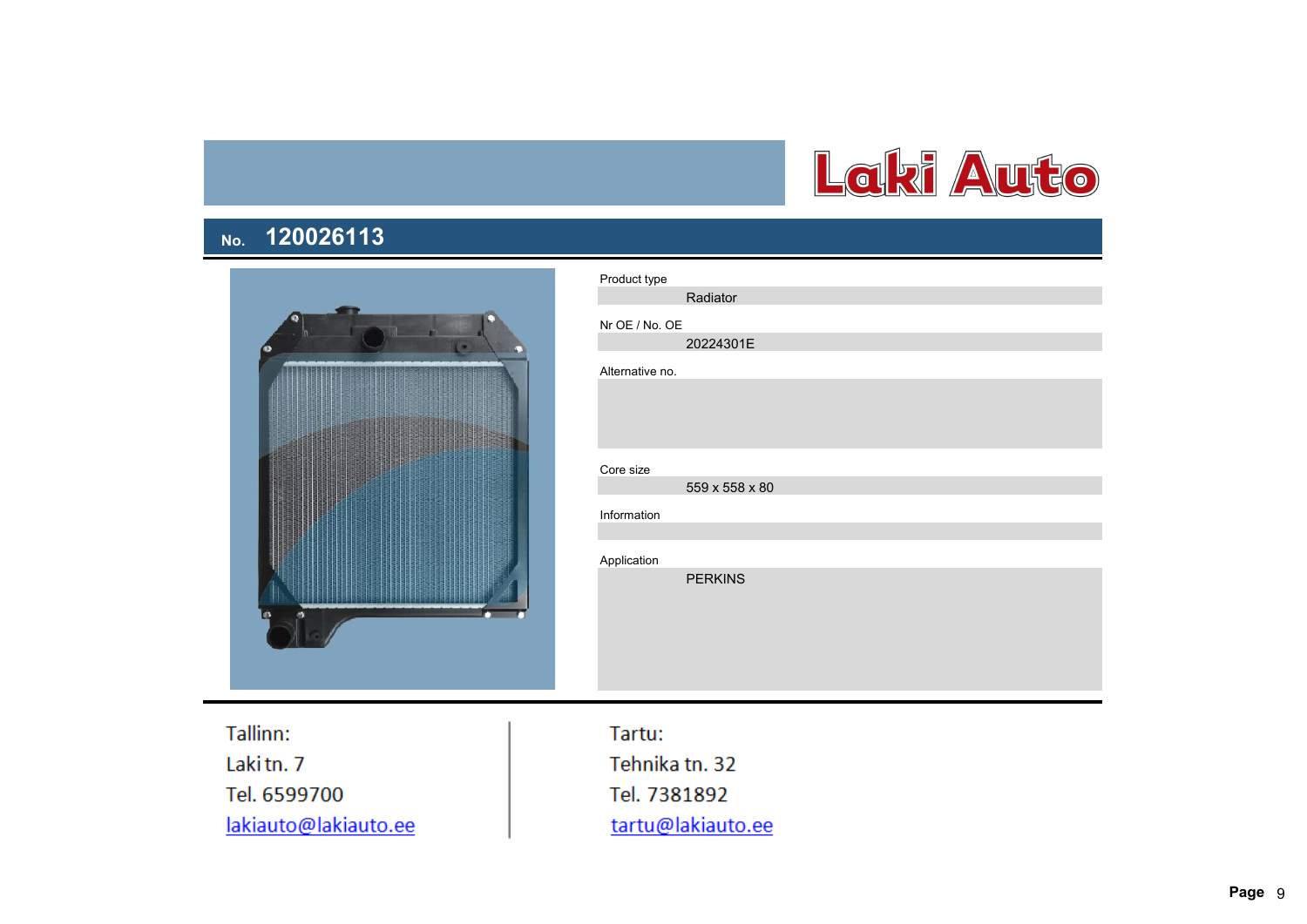



| Product type    |                    |
|-----------------|--------------------|
|                 | Radiator           |
| Nr OE / No. OE  |                    |
|                 |                    |
| Alternative no. |                    |
|                 |                    |
|                 |                    |
|                 |                    |
| Core size       |                    |
|                 | 620 x 725 x 63     |
| Information     |                    |
|                 |                    |
| Application     |                    |
|                 | JOHN DEERE GEN SET |
|                 |                    |
|                 |                    |
|                 |                    |
|                 |                    |
|                 |                    |

Tallinn: Lakitn. 7 Tel. 6599700 lakiauto@lakiauto.ee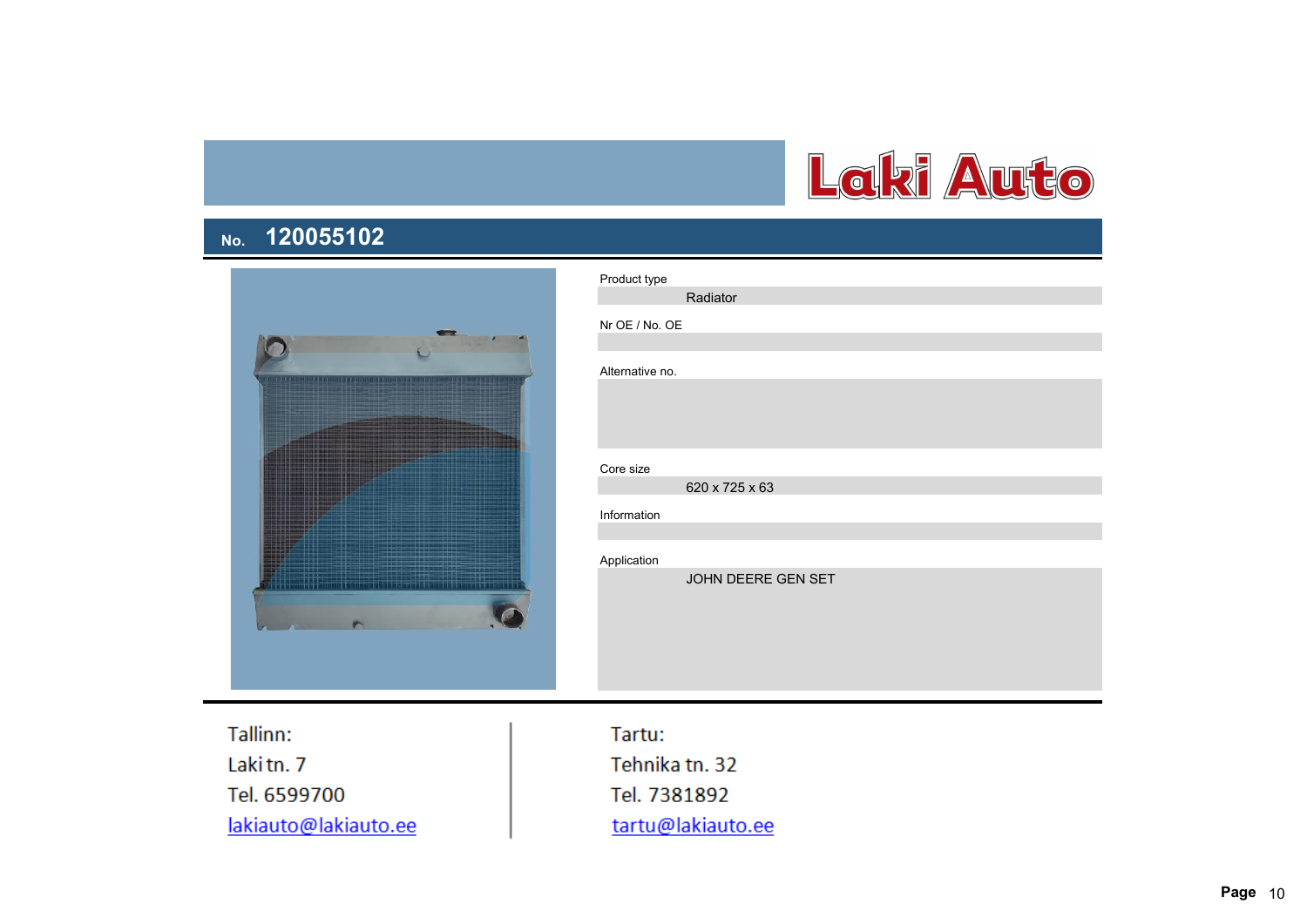



#### 500 x 525 x 45 G3 / 4" inside 90 ATLAS COPCO XAS35/XAS40/XAS45 UNIVERSAL 1612352600/816734/50574403/92601/50474780/ 50284076M16/5028476M10/1202866500 INGERSOLL RAND XAS35/XAS40/XAS45 SULLAIR XAS35/XAS40/XAS45 Alternative no. Core size Information Application

Tallinn: Lakitn, 7 Tel. 6599700 lakiauto@lakiauto.ee Tartu: Tehnika tn. 32 Tel. 7381892 tartu@lakiauto.ee

Nr OE / No. OE

Oil Cooler

Product type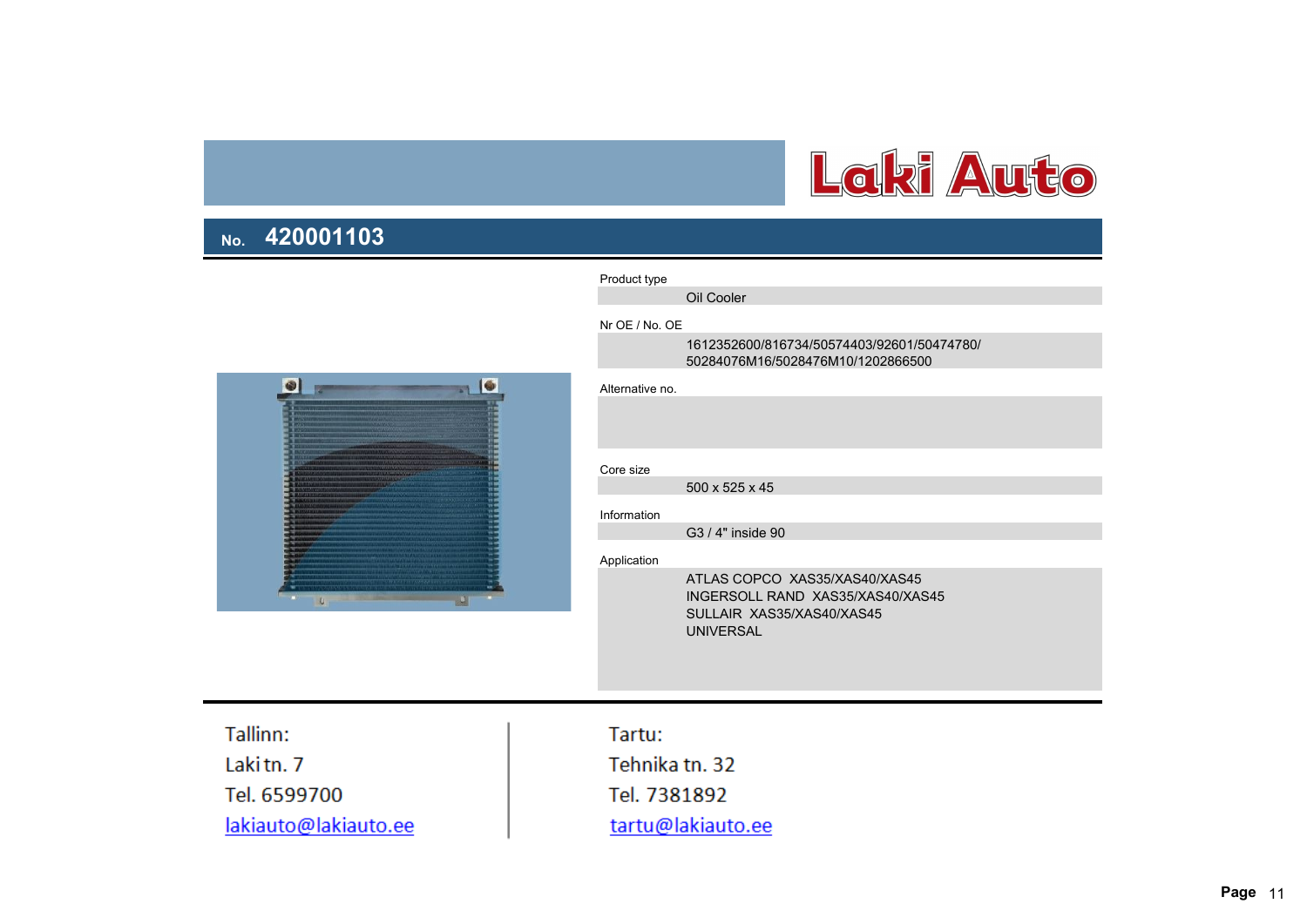

#### Product type

Oil Cooler

Nr OE / No. OE



| Alternative no.<br>Core size<br>339 x 302 x 65<br>Information<br>3 x G3 / 4" inside<br>Application<br>ATLAS COPCO<br><b>VOLVO</b><br>ZETTELMEYER |  |
|--------------------------------------------------------------------------------------------------------------------------------------------------|--|
|                                                                                                                                                  |  |
|                                                                                                                                                  |  |
|                                                                                                                                                  |  |
|                                                                                                                                                  |  |
|                                                                                                                                                  |  |
|                                                                                                                                                  |  |
|                                                                                                                                                  |  |
|                                                                                                                                                  |  |
|                                                                                                                                                  |  |
|                                                                                                                                                  |  |
|                                                                                                                                                  |  |
|                                                                                                                                                  |  |
|                                                                                                                                                  |  |
|                                                                                                                                                  |  |
|                                                                                                                                                  |  |
|                                                                                                                                                  |  |
|                                                                                                                                                  |  |

Tallinn: Lakitn. 7 Tel. 6599700 lakiauto@lakiauto.ee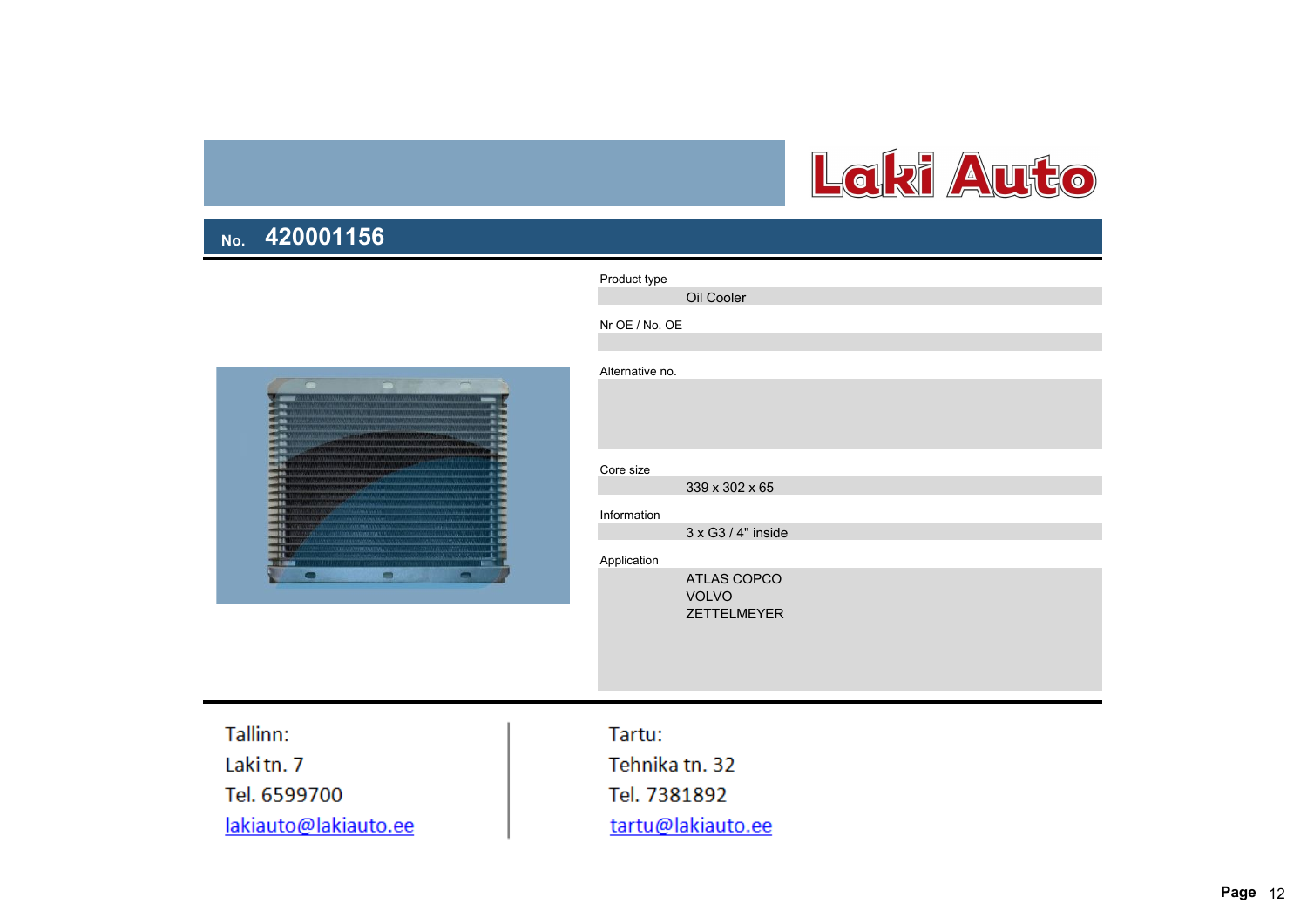



|                 | Oil Cooler                          |
|-----------------|-------------------------------------|
| Nr OE / No. OE  |                                     |
|                 | 816589/15LV137001D/1040119/11108450 |
| Alternative no. |                                     |
|                 |                                     |
|                 |                                     |
|                 |                                     |
| Core size       |                                     |
|                 | 495 x 350 x 45                      |
| Information     |                                     |
|                 | G3/4" inside                        |
|                 |                                     |
| Application     | <b>ATLAS COPCO</b>                  |
|                 |                                     |
|                 |                                     |

Tallinn: Lakitn. 7 Tel. 6599700 lakiauto@lakiauto.ee Tartu: Tehnika tn. 32 Tel. 7381892 tartu@lakiauto.ee

Product type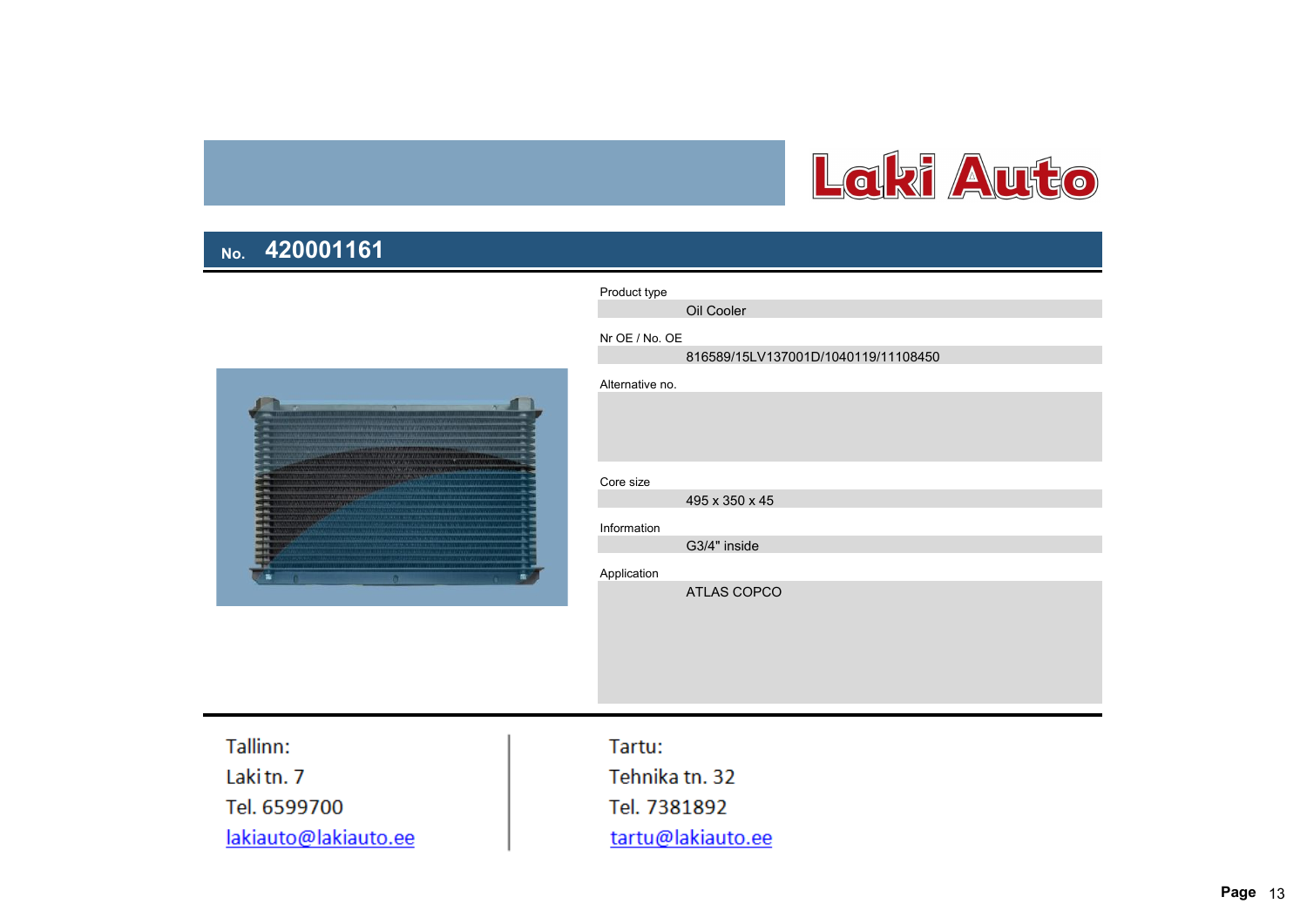

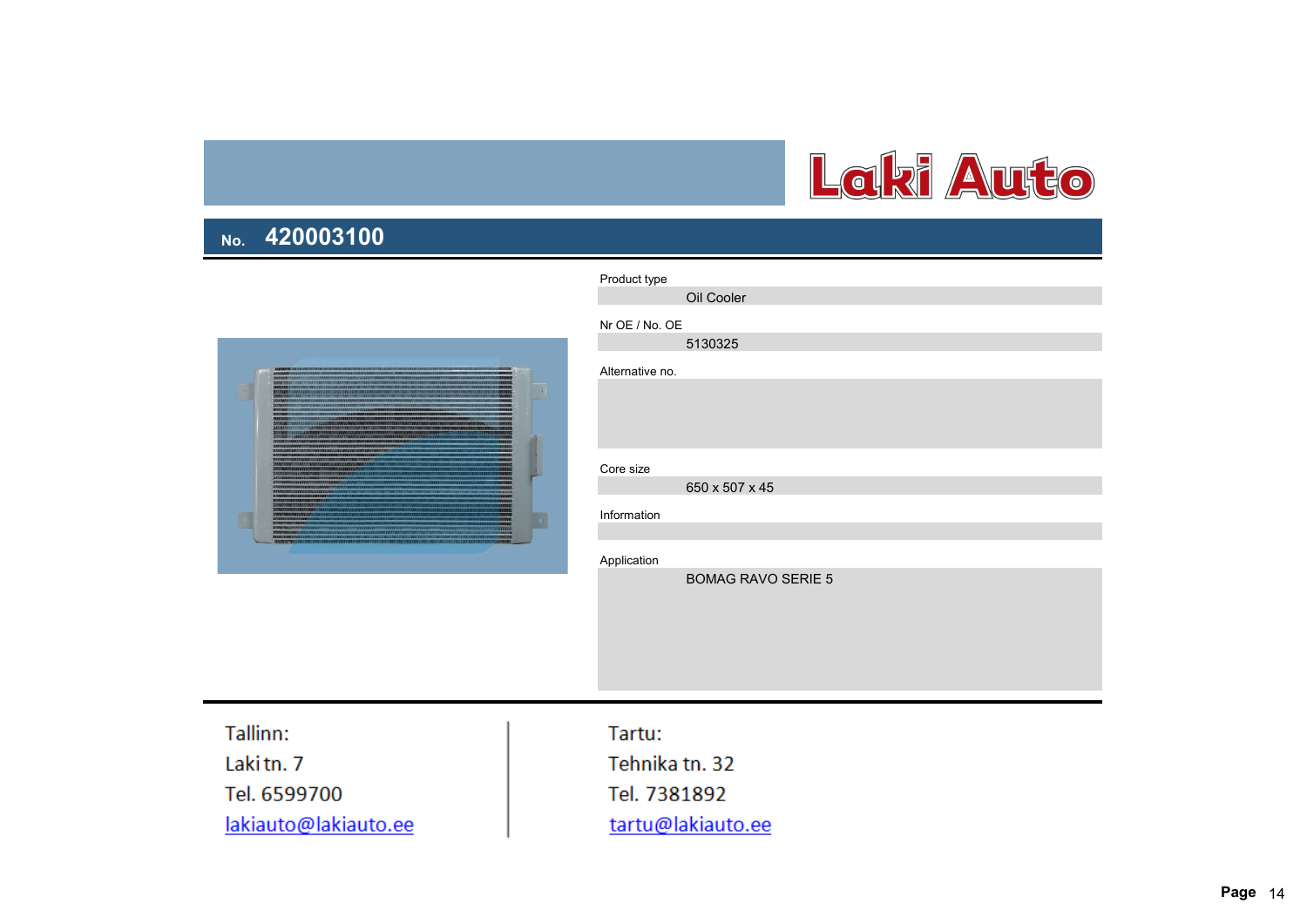

Product type

Nr OE / No. OE

Oil Cooler

山

|                 | 04287044/04179399KZ/00916960000/7324501 |
|-----------------|-----------------------------------------|
| Alternative no. |                                         |
|                 |                                         |
|                 |                                         |
|                 |                                         |
| Core size       |                                         |
|                 | 492 x 411 x 63                          |
| Information     |                                         |
|                 | Flange                                  |
| Application     |                                         |
|                 | <b>DEUTZ FAHR / SAME</b>                |
|                 |                                         |
|                 |                                         |
|                 |                                         |

Tallinn: Lakitn. 7 Tel. 6599700 lakiauto@lakiauto.ee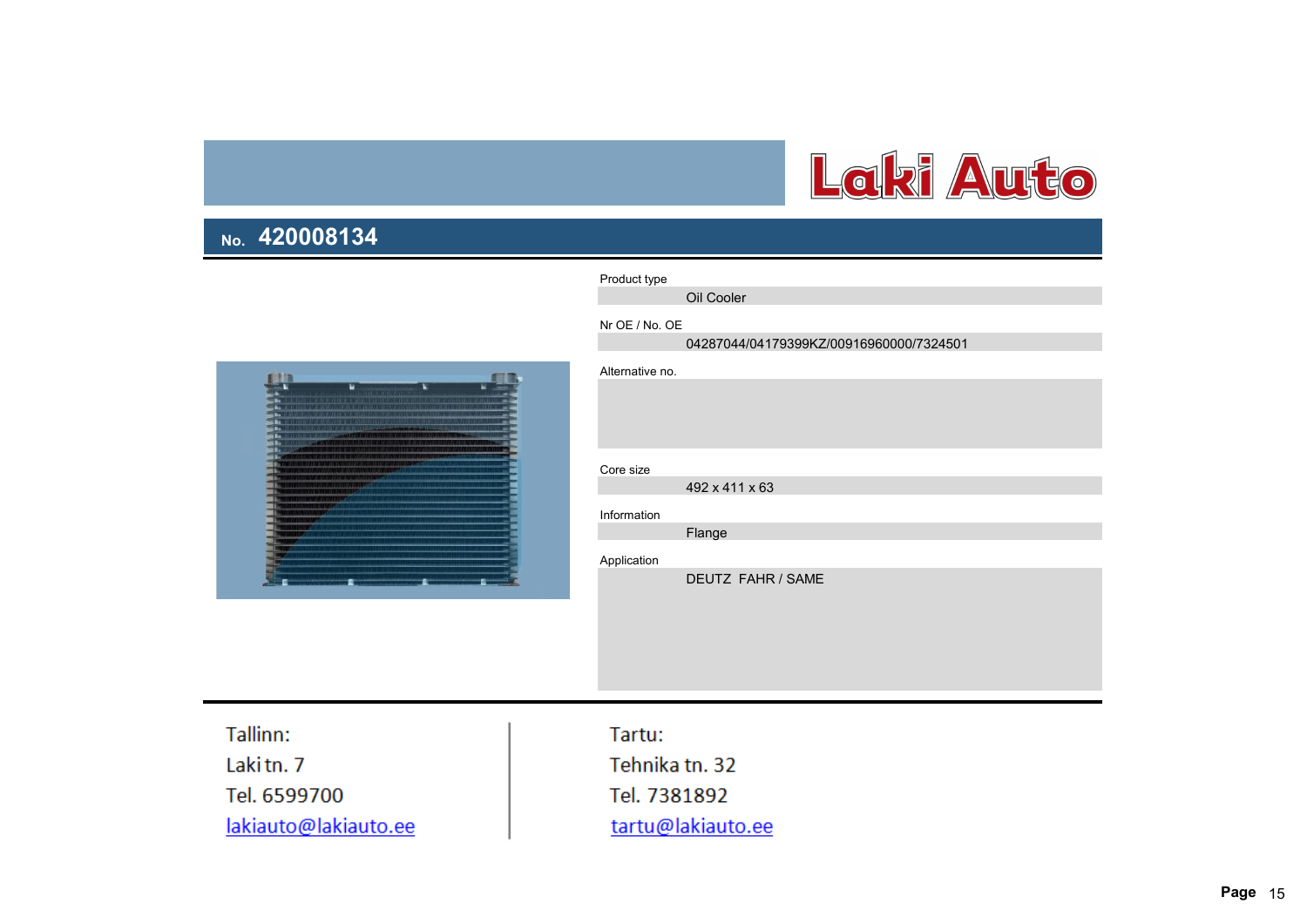

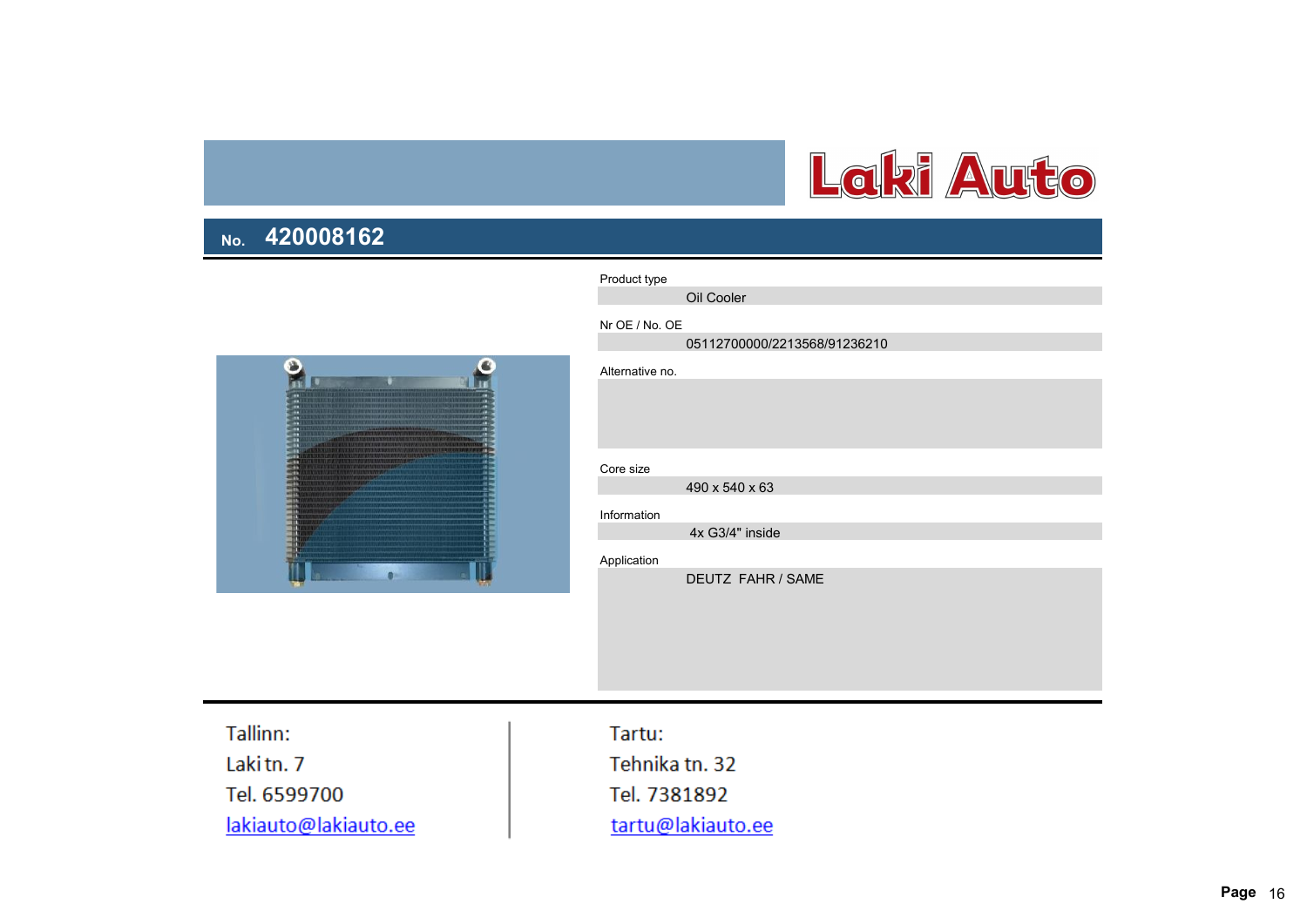

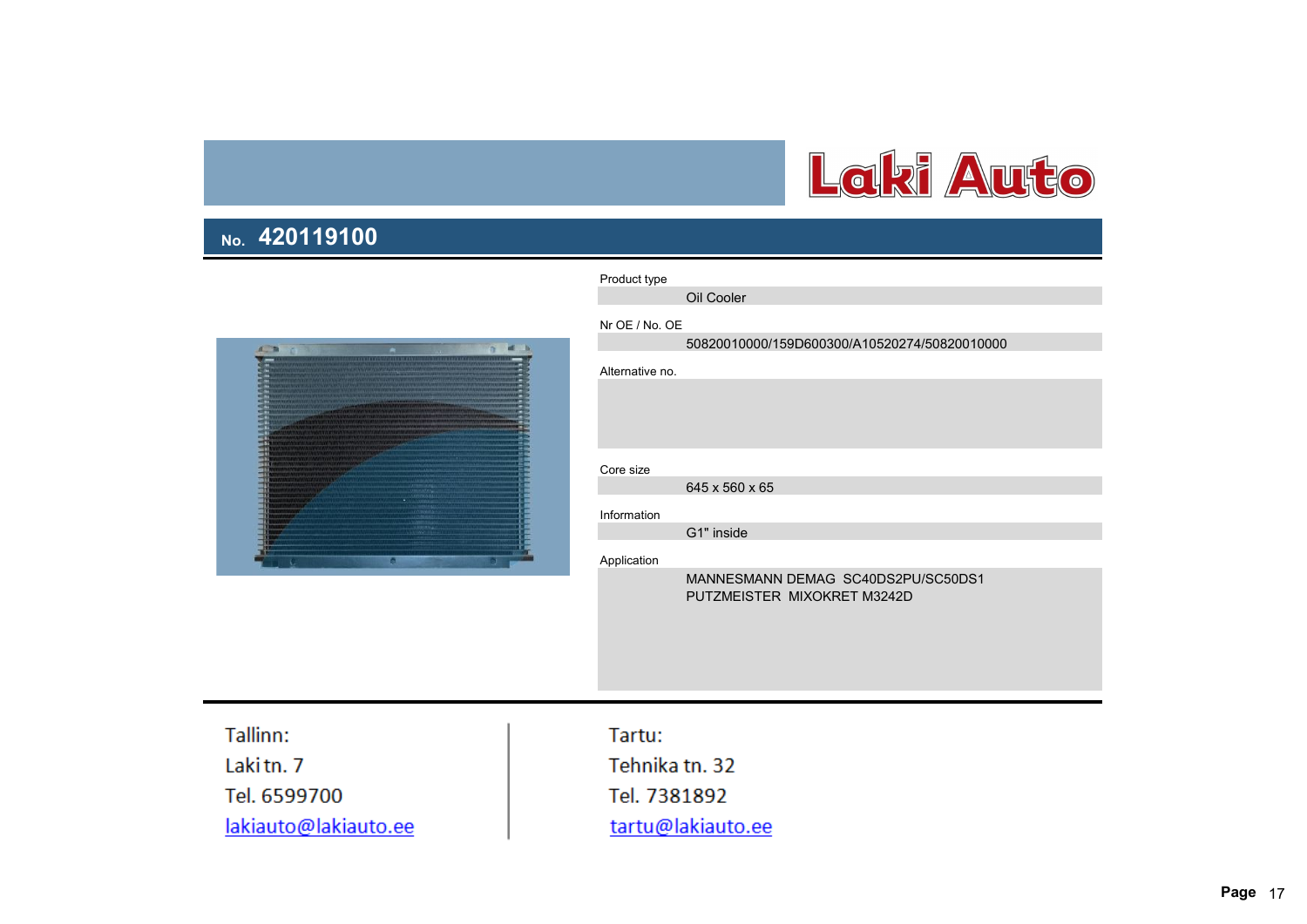

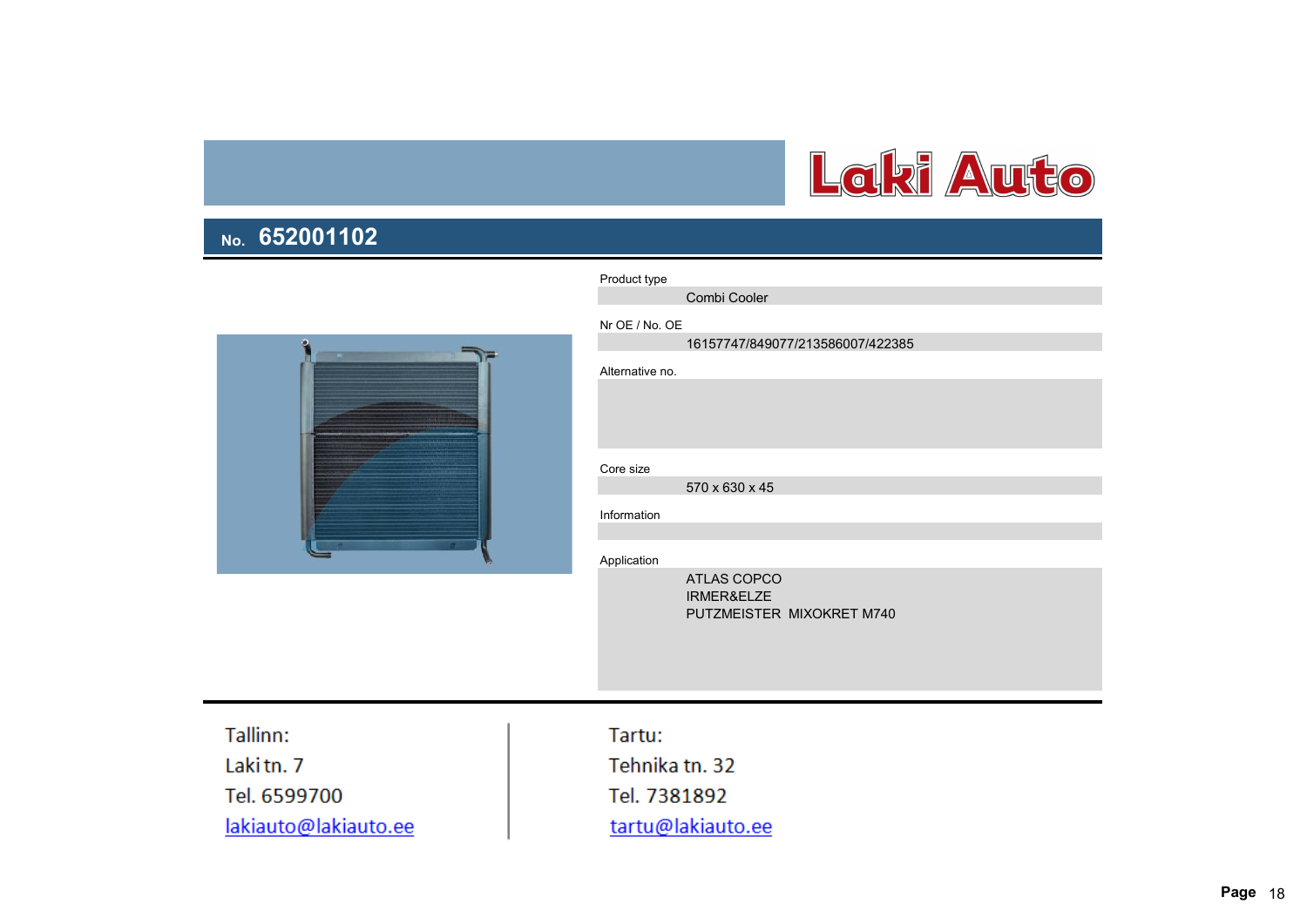